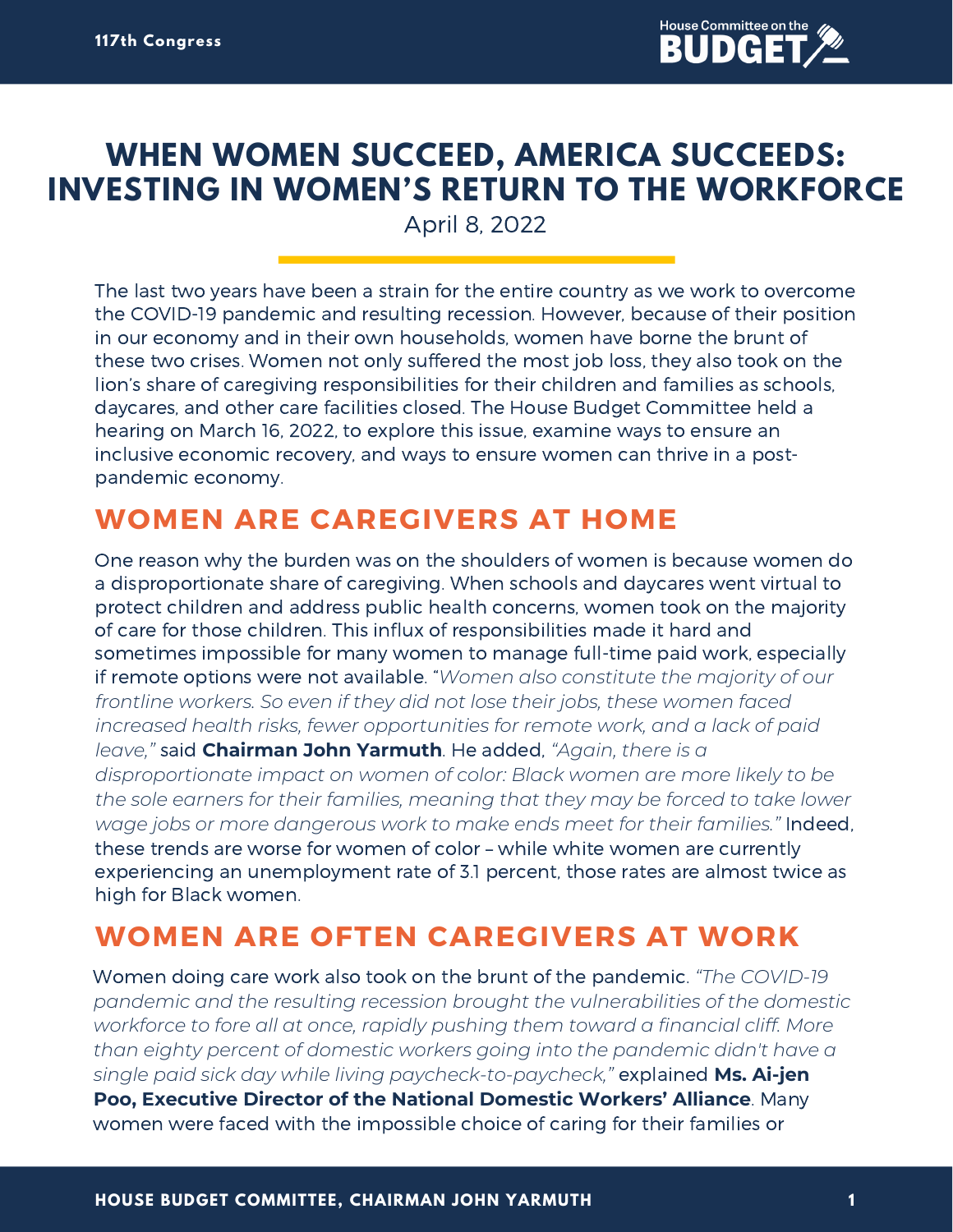earning a paycheck. Without a robust social safety net to support them, women, their children, their families, and their communities all suffered.

#### **THESE CHALLENGES ARE NOT NEW**

While the pandemic brought many societal challenges into the spotlight, these underlying issues were nothing new. Women were already seeing a decline in labor force participation. As explained by **Dr. Stefania Albanesi, Economics Professor, University of Pittsburg**, *"When it comes to labor supply, women's labor force participation has stagnated in the United States since the early 1990s, after several decades of rapid growth. In 1990, the United States ranked fifth out of 23 comparable countries in women's participation. By 2019, our rank dropped to 21st. While there may be many factors that contributed to the United States falling behind, the economic research clearly points to family policies as the most important driver. Three policies in particular stand out: entitlements to paid parental leave, entitlements to flexible work schedules, and publicly provided child care."*



Women's labor force participation rates have recovered

Even before the pandemic women were only [making](https://www.americanprogress.org/article/women-of-color-and-the-wage-gap/) 83 cents on the dollar compared to men, with these disparities even greater for women of color. Women already made up the greater share of low-earning jobs within occupations, and many struggled mightily with the high cost of daycare and lack of paid family and medical leave. The pandemic made arrangements that were already tenuous for so many women unsustainable.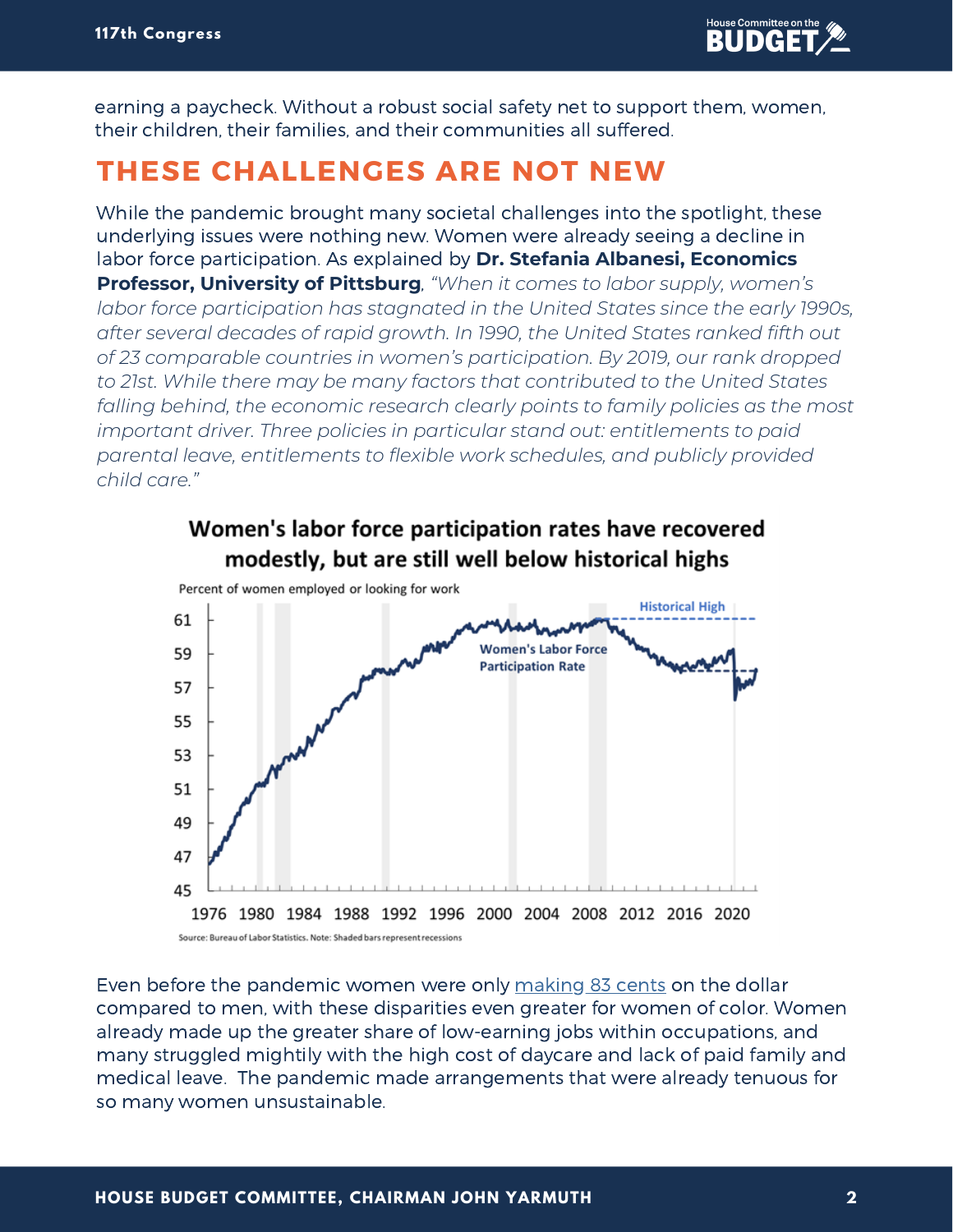## **WE CAN, AND MUST, ACT.**

To fuel an inclusive recovery, women must have the support they need to return to work – and to jobs that will help them earn a living wage – while knowing their families are safe and cared for. We need the participation of women to fuel our nation's productivity going forward, just as they have for decades past. And we need to understand that the free market has not worked for everyone.

Indeed, **Ms. Rosa Walker, mother, educator and Moms Rising activist** made it clear when she told the story of what her family, and so many families like hers, have faced. She said, *"We're struggling because our country hasn't invested in basic programs such as paid family and medical leave, home care and highquality affordable child care."* The consequences of years of failing to act on policy are now all coming to the forefront as women struggle.

"We're struggling because our country hasn't invested in basic programs such as paid family and medical leave, home care and high-quality affordable child care."

**MS. ROSA WALKER - MOTHER, EDUCATOR, MOMS RISING ACTIVIST**

We cannot turn our backs on Ms. Walker and the millions like her in this country who struggled to make ends meet before the pandemic, and who cannot make ends meet today. Congress must act to ensure that women can participate in the economy by enacting work supports to strengthen the American family.

Last year, the House voted to:

- limit the amount middle-class and working families pay for child care to not more than seven percent of their income,
- provide universal pre-kindergarten for all three- and four-year old children, and
- provide paid family and medical leave.

It has been widely demonstrated that these kinds of policies would having meaningful positive effects on the daily lives of women and families around the country. [Economists](https://www.cnn.com/2021/05/11/perspectives/biden-build-back-better/index.html) estimated that if the slate of policies the President proposed were enacted, female labor force participation would increase by an entire percentage point. A strong paid leave policy would not only increase female labor force [participation,](https://equitablegrowth.org/factsheet-what-does-the-research-say-about-the-economics-of-paid-leave/) it would [improve](https://pubmed.ncbi.nlm.nih.gov/32134836/) the mental and physical health of children and mothers and increase macroeconomic growth. Studies have also [found](https://www.americanprogress.org/article/effects-universal-preschool-washington-d-c/) that universal pre-k programs have a substantial effect in improving labor force